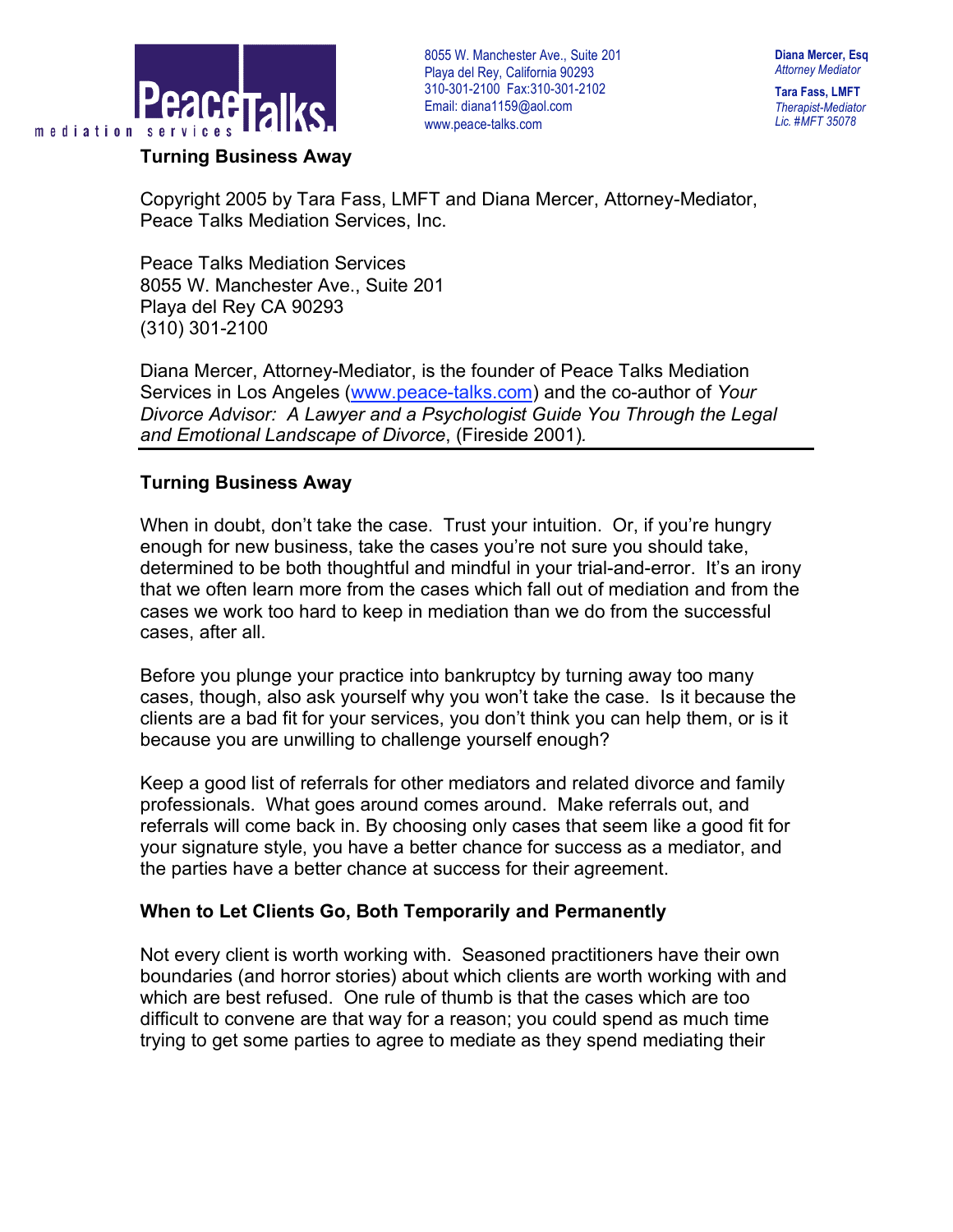

8055 W. Manchester Ave., Suite 201 . Playa del Rey, California 90293 310-301-2100 Fax:310-301-2102 Email: diana1159@aol.com www.peace-talks.com

**Diana Mercer, Esq** *Attorney Mediator*

**Tara Fass, LMFT** *Therapist-Mediator Lic. #MFT 35078*

case. We call those clients "suspects" rather than "prospects" 1 *.* Is that client on the phone really a potential client, ready to mediate, with a spouse, partner or adverse party who's ready to mediate, and who can afford your services? As the demand for mediation grows, and our practices grow, it's natural to stop trying to convene these more reluctant cases sooner and sooner into the convening process.

By setting limits on how hard you'll work at convening cases, you also regulate your office workflow. Resources are dedicated to convening cases. Could they be better allocated toward providing better, speedier, more thorough service to existing clients, or in cultivating new clients or referral sources?

Price is not as important as you'd think. In Western culture, people believe that they get what they pay for. If it's free or inexpensive, it surely has no value. Prospective clients who are 100% price sensitive are always going to be a problem. You're never going to build a practice on price competition.

Ironically, turning business away can also result in new respect from clients. When we recently told a very unpleasant couple who were entrenched in telling us how awful the other parent was that we didn't think we could help them, it seemed to shock them back to reality and they agreed to work their clergy to get prepared to mediate before rushing in. With our refusal to work with them, they realized that they weren't ready to mediate. To have taken that case would have resulted in impasse or nonstop bickering in the mediation room, leaving the clients with the message that mediation doesn't work or that we're unskilled mediators. By turning down their business, we did both the clients and ourselves a favor.

Setting limits on the *types* of cases you'll take is also important: will you handle every type of mediation case, from collections to medical malpractice? Will attorney-mediators handle any litigation cases in the "non-mediation" portion of their practices? Will therapist-mediators have any individual therapy clients? For example, if you're a family law mediator, will you handle cases that have domestic violence issues, or emotional abuse claims? Will you handle same-sex union cases, or just divorces? As an attorney-mediator, how deeply will you delve into hotly contested custody disputes? As a therapist-mediator, how deeply will delve into the financial issues?

Specialize. It's easier to hone your expertise in what interests you and in a way that interests you. It's also easier to market that way. It makes it all the more clear to know to whom you should say, "no, let me refer you to someone else."

 <sup>1</sup> *Selling the Invisible: <sup>A</sup> Field Guide To Modern Marketing,* by Harry Beckwith (Warner Business Books 1997)